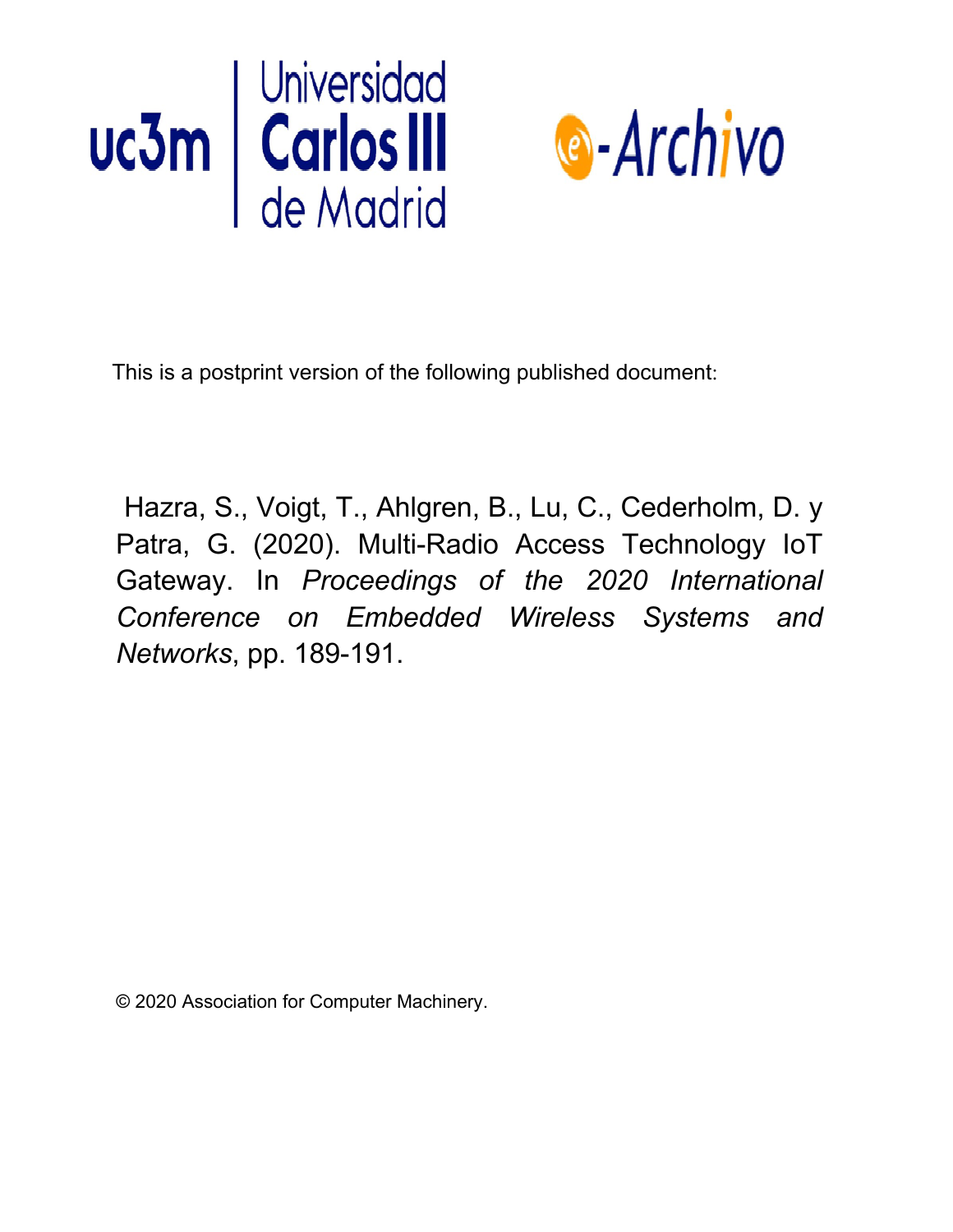# **Demo: Multi-Radio Access Technology IoT Gateway**

Saptarshi Hazra, Thiemo Voigt, Bengt Ahlgren, Chenguang Lu,\* Daniel Cederholm,\* Gyanesh Patra<sup>\*</sup>

RISE SICS, Sweden. \*Ericsson Research, Sweden.

saptarshi.hazra@ri.se,bengt.ahlgren@ri.se, thiemo.voigt@ri.se,chenguang.lu@ericsson.com daniel.cederholm@ericsson.com,gyanesh.patra@ericsson.com

# Abstract

We present VGATE, a softwarised, multiple-RAT IoT gateway. The baseband of 802.15.4, LoRa and NB-IoT are implemented with software-defined radio in containers that can execute in an edge computing platform. The demo shows simultaneous multi-channel access and simultaneous execution of multiple RATs in a shared infrastructure.

#### 1 Introduction

Internet of Things (IoT) solutions have been enacted in different application domains independently targeting particular use cases resulting in a plethora of different Radio Access Technologies (RATs) and application architectures. Upcoming challenges particularly in smart cities and industries require a combination of these wireless technologies to address different use cases. The lack of integrated infrastructure for convergent access is further exacerbated by the ever increasing number of RATs and the lack of a single solution fitting the requirements of all use cases.

Traditional approaches have used dedicated radio hardware for different communication technologies. This approach is hard to scale and lacks flexibility. In our previous work, we have introduced VGATE [1], a virtual gateway. VGATE uses Software Defined Radios (SDRs) for designing the core baseband functionality as software functions. The functions are implemented as containers on an edge and fog computing infrastructure. This approach makes the baseband functions easy to upgrade to future standard revisions. It also enables the possibility of deploying the baseband resources based on network load leading to better resource utilization with better energy efficiency.

In this demo, we present a basic implementation of our VGATE architecture incorporating three baseband functions, namely IEEE 802.15.4, LoRa and NB-IoT in a single testbed. We showcase the following:

- Simultaneous multi-channel access for IEEE 802.15.4.
- Feasibility of simultaneously running multiple RATs without loss of performance on the same shared infrastructure using VGATE architecture.

# 2 VGATE Design and Implementation

Our VGATE architecture has two main infrastructure layers: edge and radiohead. The radiohead manages access and transfers radio samples to and from the wireless medium using an USRP SDR platform. The edge hosts the baseband function for each RAT. Both the radiohead and edge functions are virtualized as self-contained containers. In this design, multiple RATs can be simultaneously supported at one shared Edge infrastructure.

We design the baseband functions to explore necessary methods needed to support the simultaneous operation of multiple RATs on a single shared infrastructure. A cluster of these functions and methods are formed into a container which is deployed on the edge and radiohead. We discuss our software components below.

# 2.1 Radiohead

The radiohead functions are designed in the GNU Radio framework. The main functionalities are the following:

- USB-Ethernet conversion: Performs the interface adaptation from the USB-connected USRP to Ethernet using both TCP and UDP as transport protocols.
- IQ-sample filtering: In order to reduce the traffic on the Ethernet, we implement preamble detection on the radiohead. This enables us to suppress unnecessary radio samples and transmit only radio samples that belong to a packet to the edge.
- Multi-channel multiplexing/de-multiplexing: This is implemented for IEEE 802.15.4. It multiplexes multiple channels into a single wideband signal on the downlink. For the uplink, it demultiplexes the wideband signal into radio samples for each individual channel. This is implemented using polyphase filters.

#### 2.2 Edge

The edge hosts the core signal processing functions for each RAT and also the networking stack. The main functionality of the Edge container for each of our RATs are:

• IEEE 802.15.4: Contiki-NG provides the network stack for the IEEE 802.15.4 function through a UDP-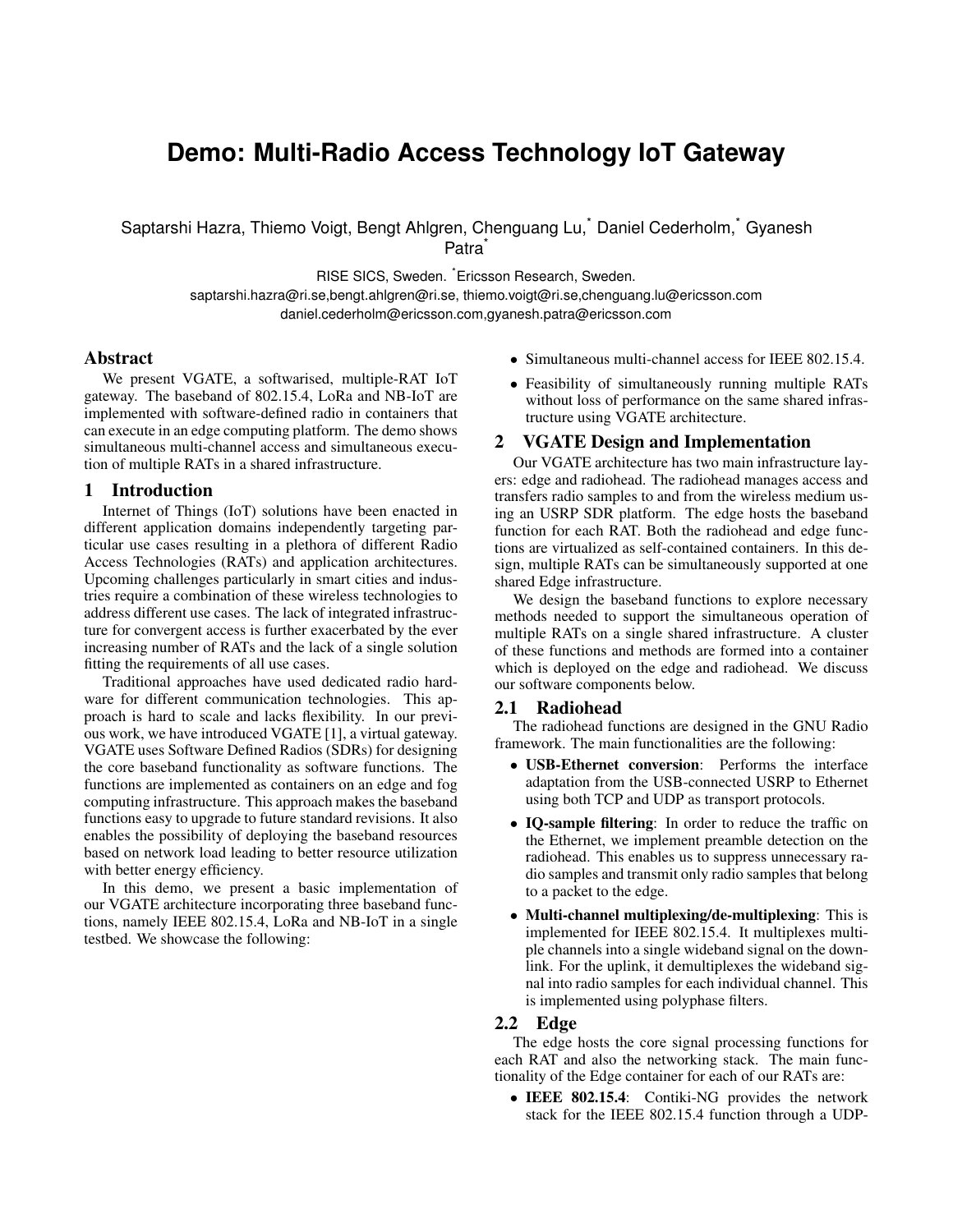

Figure 1: Evaluation Setup

based radio driver. The CSMA Medium Access Control (MAC) layer is modified to support the increased round trip times introduced by the SDR setup. The physical layer provides multi channel support. For our demonstration we use a Light Weight Machine to Machine Server (LWM2M) as our application layer.

- LoRa: We adapt the GNU Radio-based LoRa setup to our architecture and also introduce multi channel support. Our LoRa function supports L1 and simple application layer sending and receiving messages with the Pycom FiPy platform.
- **NB-IoT**: We implement some key components of the OFDM transmitter for NB-IoT in GNU Radio. We have developed a chat application that supports sending of Telegram messages from a mobile phone to the receiver.

# 3 Evaluation

Setup. Figure 1 shows our evaluation setup including three USRPs with the corresponding radiohead functions. USRP 1 is configured at 2.4 GHz band with a sample rate of 15 Msps to cover three 5 MHz 802.15.4 channels. USRP 2 handles NB-IoT; also at 2.4 GHz but non-overlapped with the IEEE 802.15.4 carrier frequencies. The choice of 2.4 GHz is only for test and demonstration purposes. The sample rate is set to 1.92 Msps. Finally, USRP 3 is configured at the EU 863- 870 MHz unlicensed band for LoRa. The sample rate is set to 1Msps to support up to 2 channels.

The radiohead communicates with the edge over Ethernet using UDP. The edge hosts the networking stack including the physical layer. As IoT devices we use a Zolertia Firefly (802.15.4), a LoRa Pycom FiPy and for NB-IoT, we develop our own NB-IoT receiver emulator using an USRP and a laptop, on which some key components of the NB-IoT receiver are implemented using GNU Radio.

Experimental results. The goal of this experiment is to show that the performance of each IoT RAT should not suffer when running with other IoT RATs simultaneously.

Figure 2 shows the ping results for IEEE 802.15.4 as a CDF of the round-trip times (RTT) values and the packet error rate (PER) for each RAT combination. The figure shows increase in PER value when including additional RATs. As the execution of IEEE 802.15.4 is highly compute intensive, the PER increases slightly due to the resource contention at the radiohead. The MAC retransmission timeout for ACKs of successfully transmitted packets is set to 100ms, which



Figure 2: Comparison CDF and RTT of Ping and PER for IEEE 802.15.4 in multi-RAT scenario

Multi-RAT PER vs SNR



Figure 3: Comparison PER vs SNR for LoRa in multi-rat scenario,  $SF = 7$ 

explains the knee in the curves around that 100ms point. In real scenarios, the radiohead functions will be implemented in hardware, e.g. FPGA, DSP etc. which would avoid this problem. Therefore, the results show that IEEE 802.15.4 can be realized with same performance in presence of other RATs in our Multi-RAT IoT scenario.

Figure 3 shows the PER vs SNR results for LoRa in a multi-RAT scenario. In this experiment, the LoRa received signal power is kept constant at -28dBm and noise is added in the radiohead software to obtain a specific value of SNR. The Pycom FiPy continuously transmits 500 data packets with SF  $= 7$  (highest data rate, lowest sensitivity case) and at the edge we count the number of received packets for different SNRs. Figure 3 shows that the results are very similar among three scenarios for single, two and three RATs running simultaneously, respectively. The results indicate that the performance of our LoRa receiver is not affected by the presence of other RATs with all the combinations showing close to 0% PER when SNR is set greater than -10dB.

Conclusions. We have presented VGATE, a multi-RAT IoT gateway. Our results indicate that with VGATE, multiple RATs can be simultaneously supported at one shared edge infrastructure with little impact on protocol performance.

### 4 Acknowledgement

This work has been (partially) funded by the H2020 EU/TW joint action 5G-DIVE (Grant #859881)

#### **References**

[1] S. Hazra, S. Duquennoy, P. Wang, T. Voigt, C. Lu, and D. Cederholm. Handling inherent delays in virtual iot gateways. In *2019 15th International Conference on Distributed Computing in Sensor Systems (DCOSS)*, pages 58–65. IEEE, 2019.